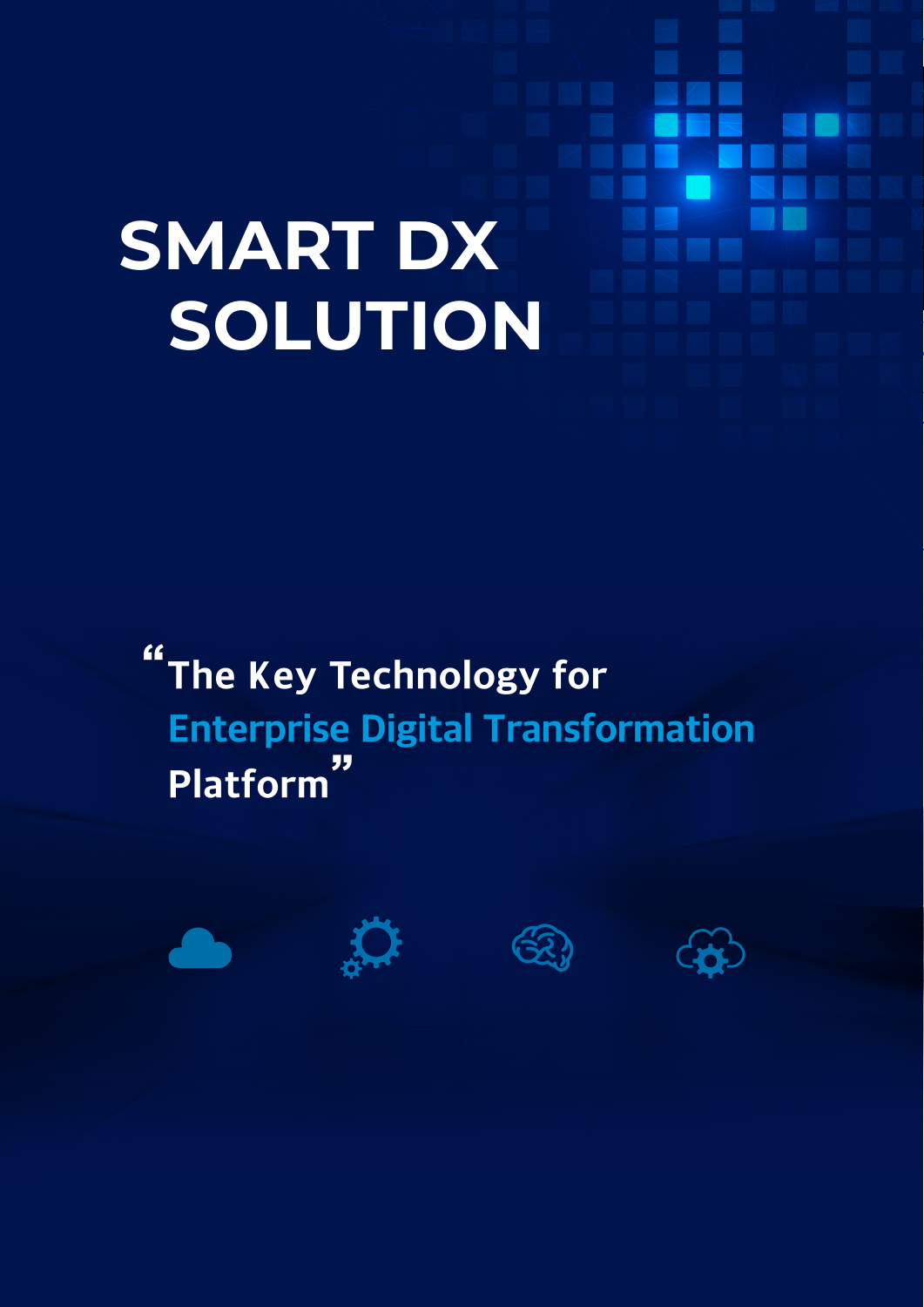### **SMART DX SOLUTION**

The core technology of enterprise digital transformation platform, we provide Smart DX Solution.





#### Smart Cloud

Smart Cloud provides the core platform for the cloud infrastructure. Users can manage their platform components and run their applications according to the cloud native environment.



#### Smart Big Data

Smart Big Data provides various convergence analysis from visualization solutions to text mining and data mining machine learning statistics.



#### Smart AI

Smart AI develops products using machine learning and data, improves business productivity, and achieves successful digital innovation for customers.



 CMP is a cloud management platform that can manage various cloud resources including private, public and hybrid cloud environments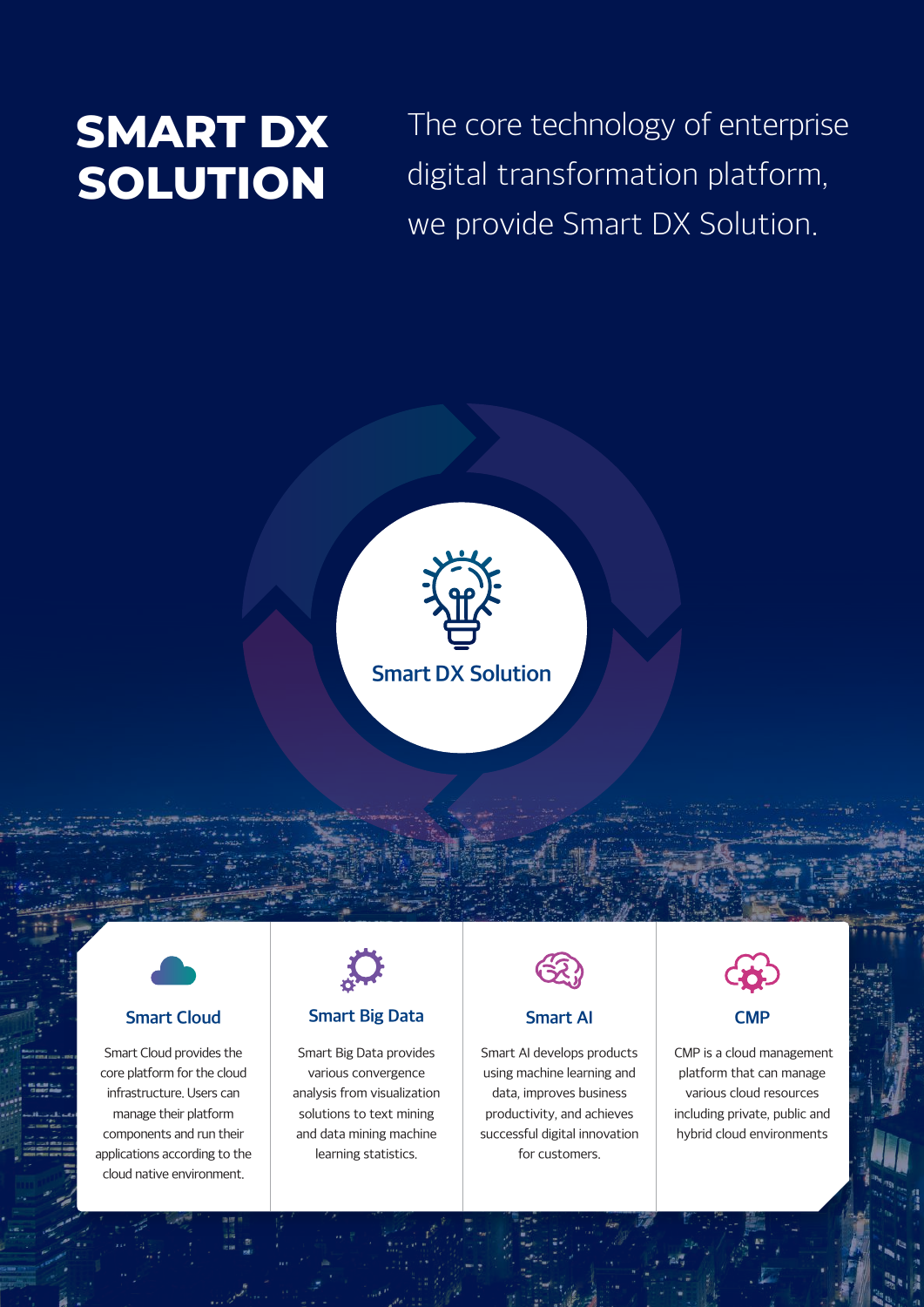## **SMART DX SOLUTION**

|                       |  | Intergrated Solutions & Unified UI/UX                        |                                                                      |                                                                                                                                                |                                                                           |                                                                                                                         |      |                                                                                       |  |
|-----------------------|--|--------------------------------------------------------------|----------------------------------------------------------------------|------------------------------------------------------------------------------------------------------------------------------------------------|---------------------------------------------------------------------------|-------------------------------------------------------------------------------------------------------------------------|------|---------------------------------------------------------------------------------------|--|
|                       |  | <b>Big Data Platfrom = Digital Footprint Data</b>            |                                                                      |                                                                                                                                                |                                                                           |                                                                                                                         |      | <b>Cloud Management</b><br>Platform                                                   |  |
|                       |  | Transactional<br><b>Big Data</b>                             | Graph<br>Analysis                                                    | <b>Machine Learning</b><br>on Graph                                                                                                            |                                                                           | Cloud based<br>SaaS                                                                                                     |      | <b>Hardware Acceleration</b><br>- Providing hardware accelerators                     |  |
|                       |  | <b>AI/ML Pipeline</b>                                        |                                                                      |                                                                                                                                                |                                                                           |                                                                                                                         |      | (GPU, FPGA, RDMA)<br>in Container environments using<br>a k8s Device Plugin Framework |  |
| Security & Automation |  | Dataset<br>Management                                        |                                                                      | Model<br>Management<br>- Notebook<br>- Hyperparameter Tuning<br>- Model Configuration<br>- Model Test<br>- Dataset Mapping<br>- Model Training |                                                                           | <b>Model Serving</b><br>- First in Korea to provide GPU<br>- Deploy to<br>Cloud Service<br>- REST API<br>- ML Dashboard |      | <b>Differential Virtualization</b>                                                    |  |
|                       |  | - Web/DB/File Crawler<br>- Data Monitoring                   |                                                                      |                                                                                                                                                |                                                                           |                                                                                                                         |      | virtualization-based public cloud system<br>in an OpenStack environment               |  |
|                       |  | - Data Pre-Processing                                        |                                                                      |                                                                                                                                                |                                                                           |                                                                                                                         |      | <b>Resource Orchestration</b><br>(AutoScaling)                                        |  |
|                       |  |                                                              |                                                                      |                                                                                                                                                |                                                                           |                                                                                                                         |      | - Efficient use of inference work<br>resources through auto-scaling                   |  |
|                       |  | Scheduler                                                    | <b>Common Function</b><br><b>ML Libraries</b><br>File Store & Stream |                                                                                                                                                | <b>Hybrid Cloud</b><br>- Multi-cluster services across multiple<br>clouds |                                                                                                                         |      |                                                                                       |  |
|                       |  |                                                              | PaaS = Cloud Native Platform                                         |                                                                                                                                                |                                                                           |                                                                                                                         | laaS |                                                                                       |  |
|                       |  | Application<br>- Container                                   | <b>DevOps</b><br>Workspace<br>- Service Map                          | <b>Cluster Integration</b><br>Management<br>- Multi-Cluster                                                                                    |                                                                           | Infrastructure<br>/Cloud<br>- On-premises                                                                               |      | OpenStack based Private Cloud                                                         |  |
|                       |  | - Microservice<br>- Al/ML, Big Data<br><b>Edge Computing</b> | - CI/CD Pipeline<br>- App Catalog                                    | - Multi-Tenancy<br>- Single Monitoring<br><b>Security</b><br>- Add-on                                                                          |                                                                           | - Private Cloud<br>- Public Cloud                                                                                       |      | aws<br>A Azure<br>Google Cloud Platform                                               |  |

Smart DX is a digital transformation integrated brand developed and optimized by NAMUTECH Co. Ltd., its subsidiaries, and affiliates. It aims to provide integrated services for productivity improvement through automation, business competitiveness enhancement and customized/converged IT resource management.

Smart DX provides IaaS and PaaS and is a product that integrates big data analysis and MLOps with SaaS among the SaaS provided based on PaaS. It is a solution specialized for small and medium-sized enterprises.

By introducing the Smart DX solution, large, small and medium-sized enterprises can digitize their data and information by minimizing the initial cost burden and derive essential insights for corporate decision-making.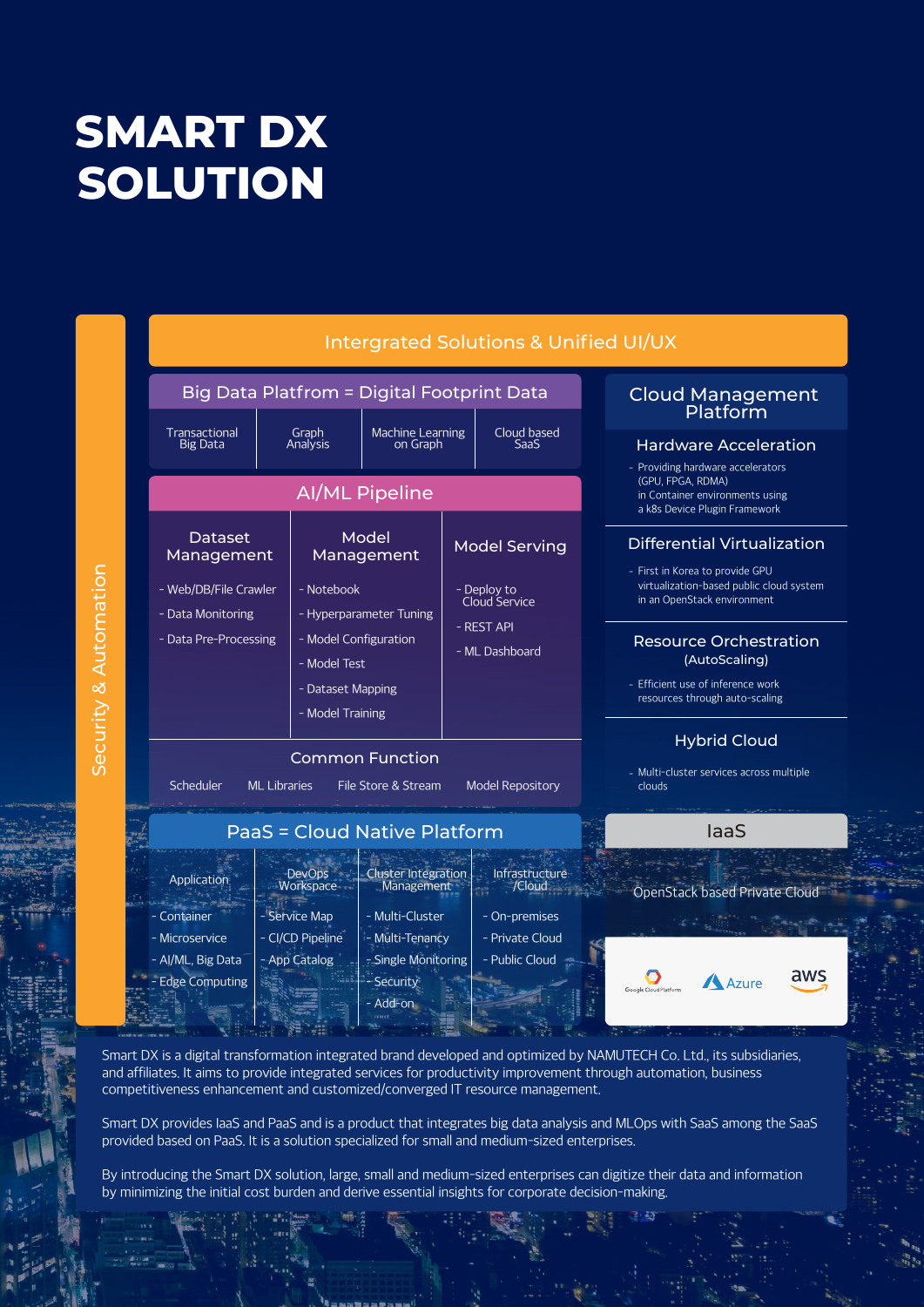## **SMART CLOUD**

### Cocktail Cloud (PaaS)

Cocktail Cloud provides service for establishing enterprise cloud native computing environment. Every service provides GUI environment to manage and supports optimization and connection with related system through API.



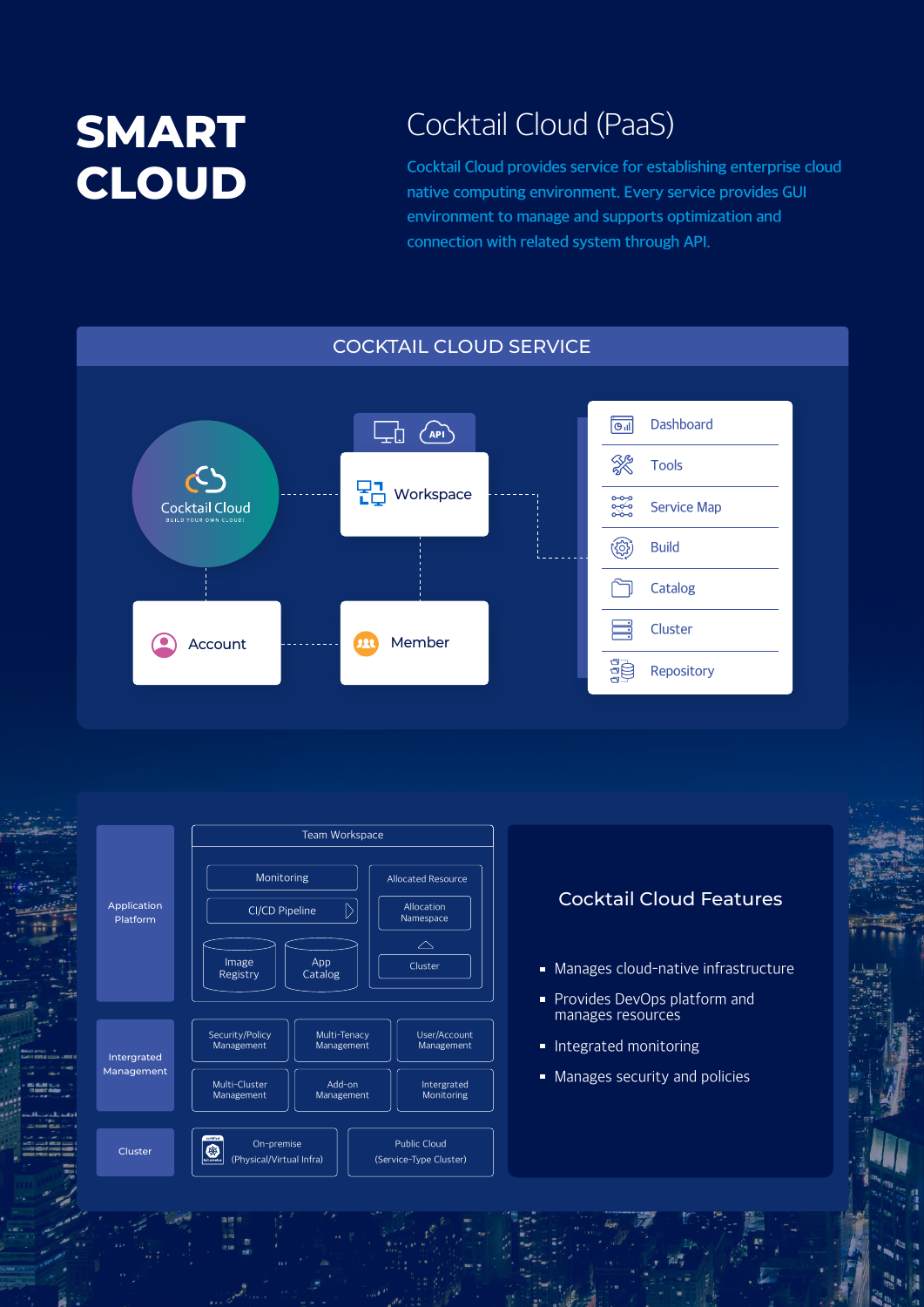### **CMP** Sinbad

DevStack, a technology based company specializing in OpenStack, is optimized in Edge and Fog computing and effective deep learning processing using GPU.



#### Hardware Acceleration

Providing hardware accelerators(GPU, FPGA, RDMA) in Container environments using a k8s Device Plugin Framework

Resource Orchestration (AutoScaling)

Efficient use of inference work resources through auto-scaling

#### Differential Virtualization

First in Korea to provide GPU virtualization-based public cloud system in an OpenStack environment

#### Hybrid Cloud

Multi-cluster services across multiple clouds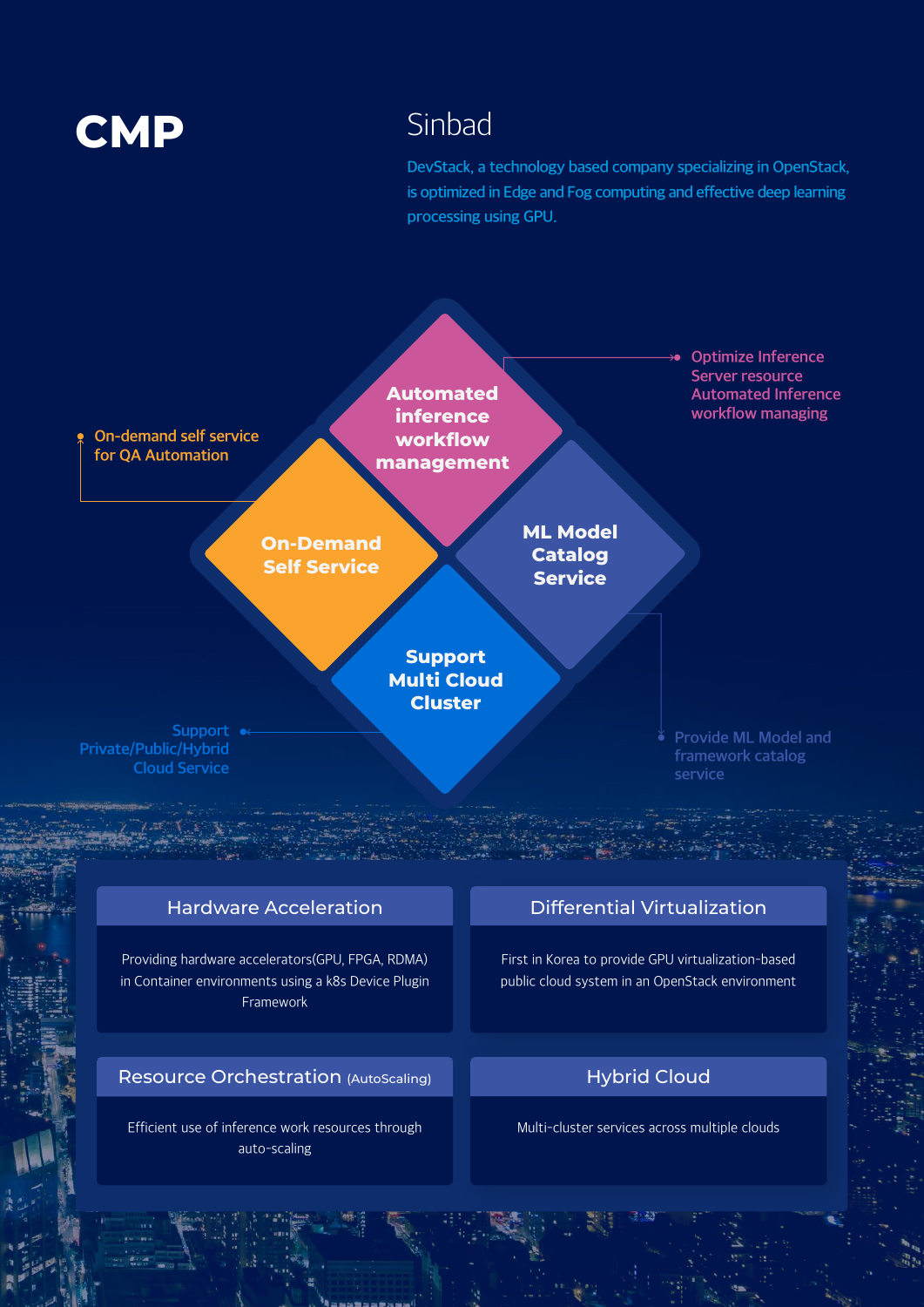## **SMART BIG DATA** NetMiner 365, Graph Machine Learning

### NetMiner 365

Playground for Data Analyst

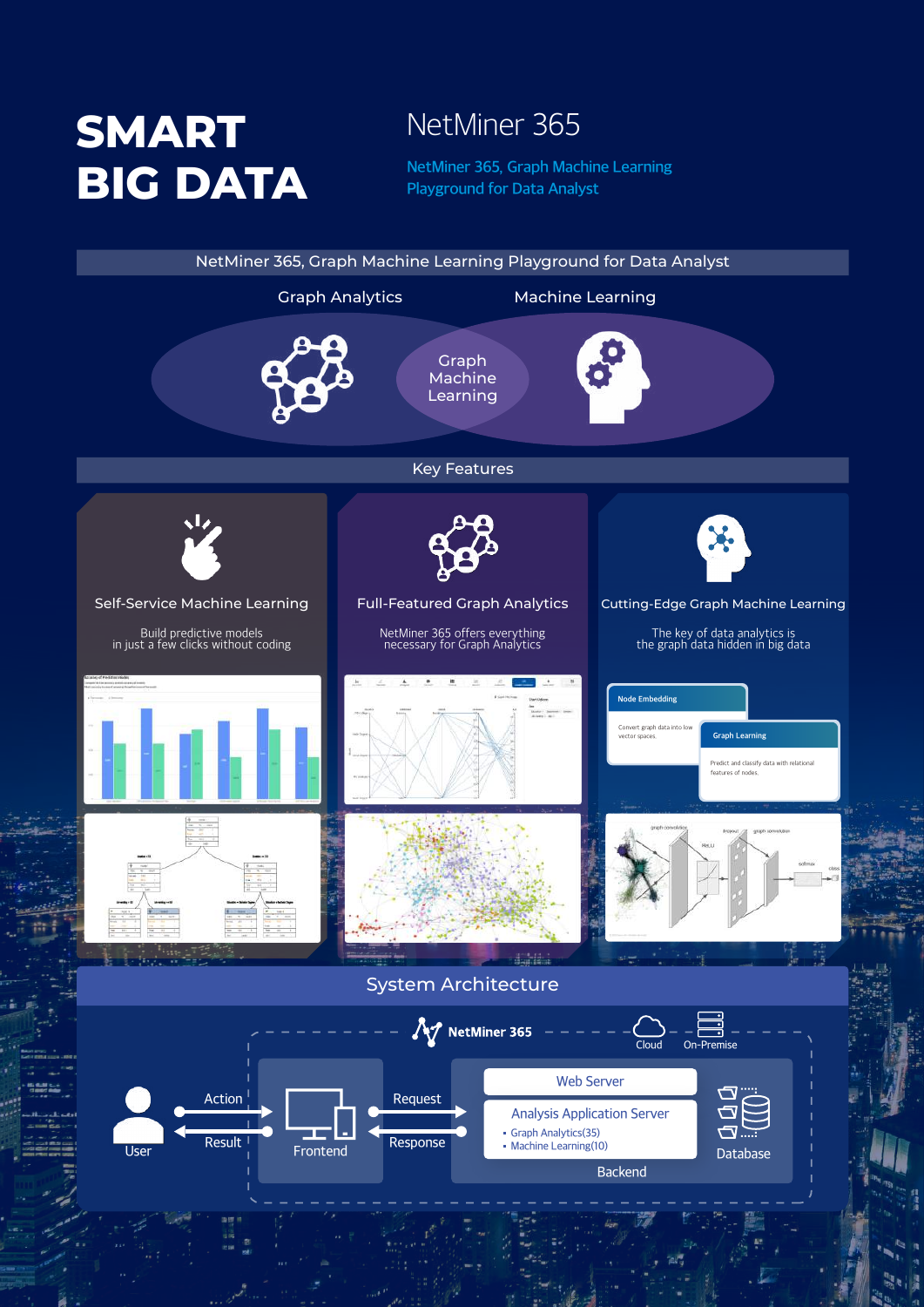

Machine learning & ARTificial INtelligence InfrastructurE "Enables people to leverage MLOps."

#### MARTINIE SERVICE FUNCTIONALITY



#### MARTINIE SERVICE COMPONENT